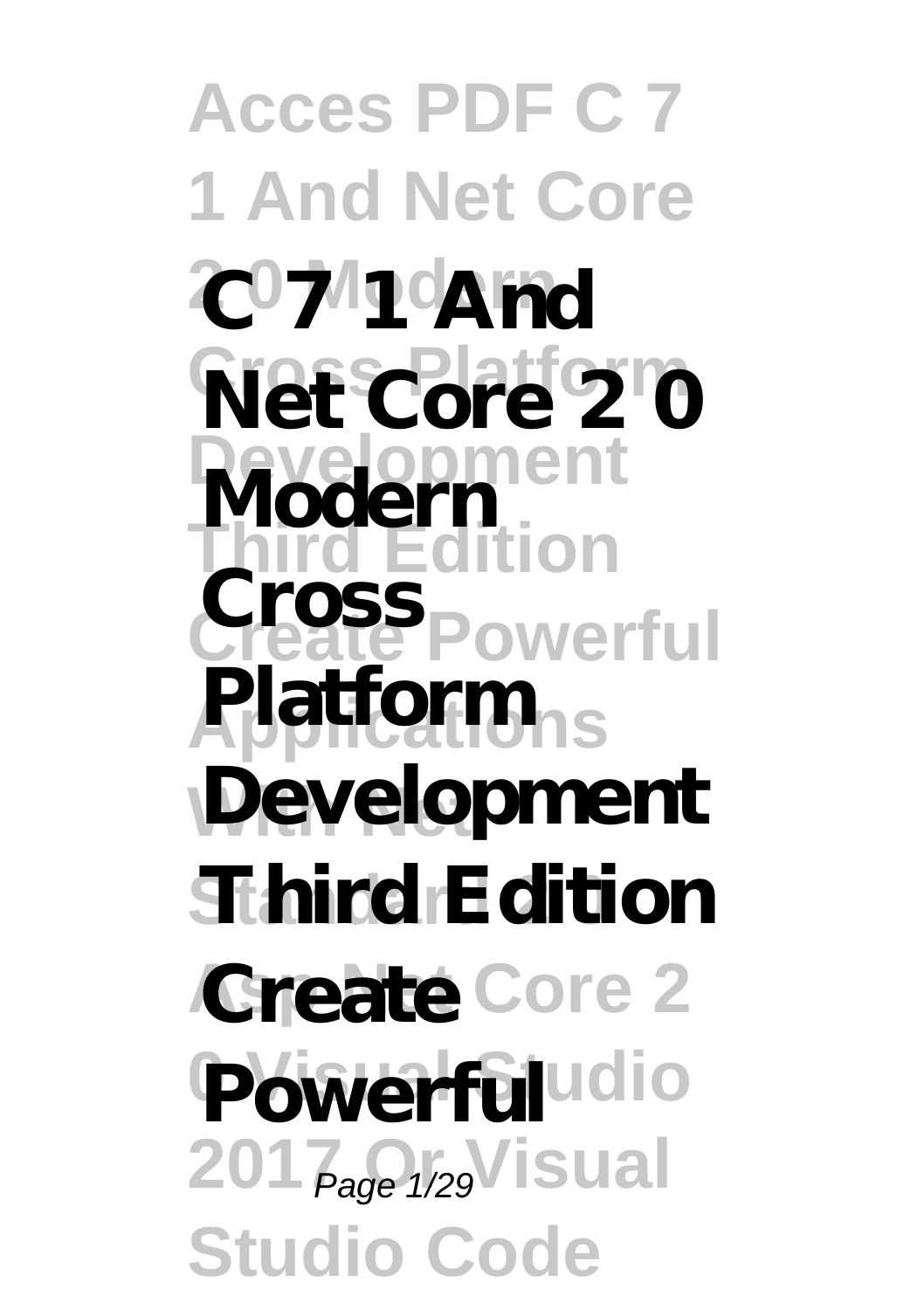**Acces PDF C 7 1 And Net Core 2 0 Modern Applications With Net**orm **Standard** 2 0 **Asp Netion** Core 2 Overful  $N$ **isual Studio With Net 2017 Or Visual Studio Code**et Core 2 0 Visual<sup>2/29</sup>Studio **2017 Or Visual**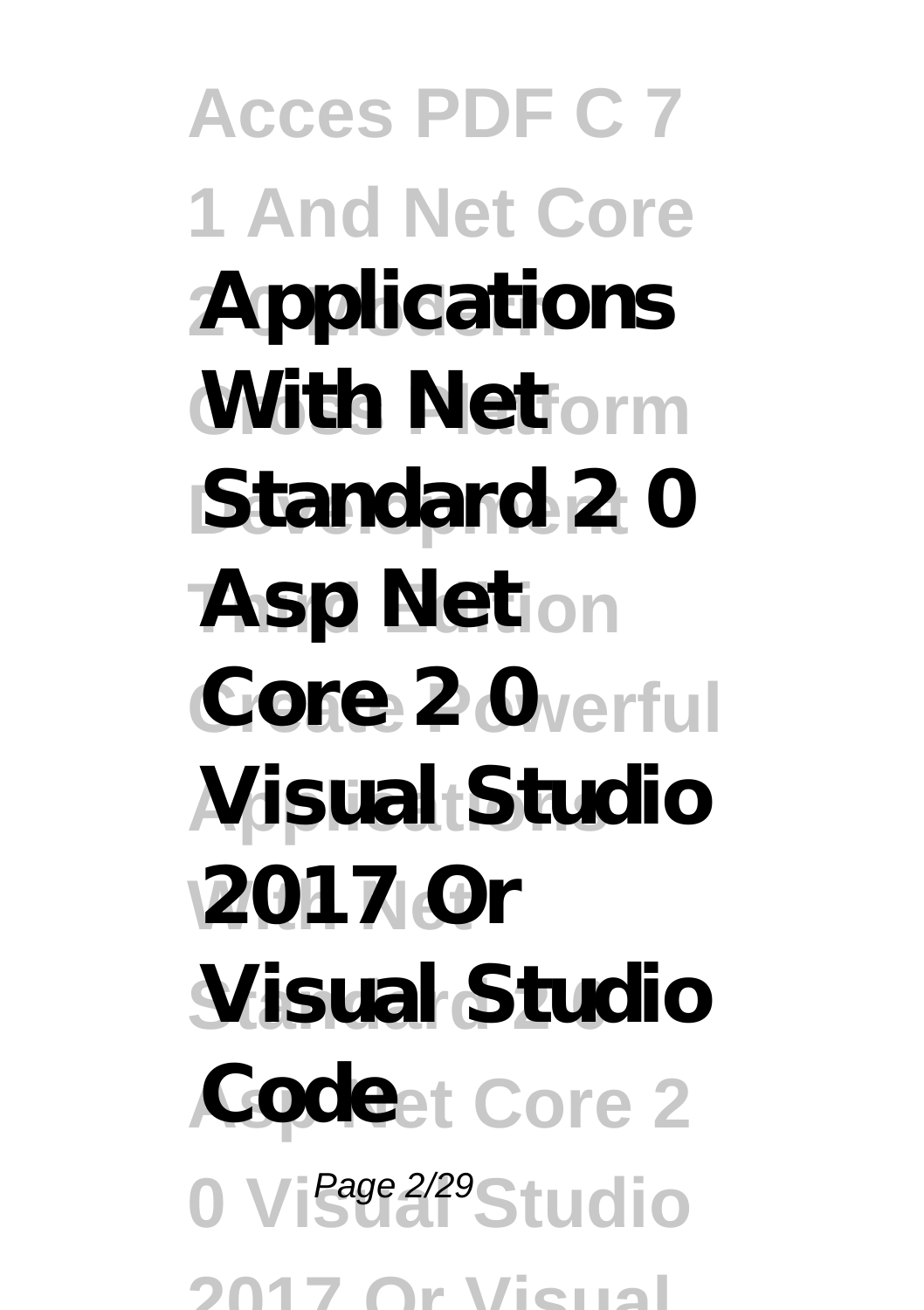**Acces PDF C 7 1 And Net Core 2 0 Modern** Thank you for downloading **c** 7 1 modern cross<sup>nt</sup> platform dition **Create Powerful development third powerful** tions **With Net applications with Standard 2 0 net standard 2 0 Asp Net Core 2 visual studio 2017 0 Visual Studio or visual studio code**. Maybe you **Studio Co and net core 2 0 edition create asp net core 2 0** Page 3/29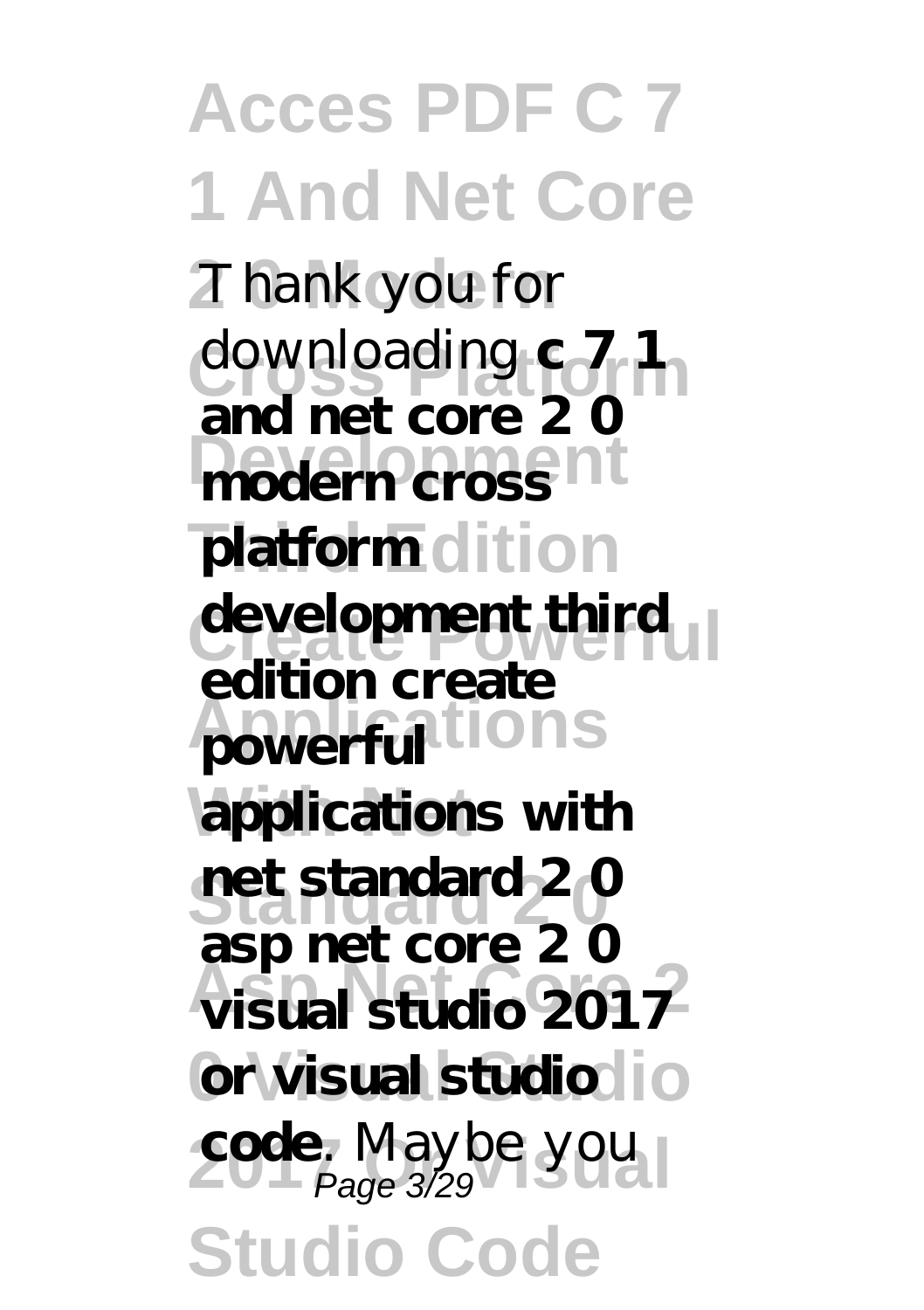**Acces PDF C 7 1 And Net Core 2 0 Modern** have knowledge that, people have for their favorite books like this c 7 1 and net core 20 ful **Applications** platform development third edition create 0 applications with <sup>2</sup> net standard 20<sub>0</sub> asp net core 20<sub>21</sub> **Studio Code** look hundreds times modern cross powerful Page 4/29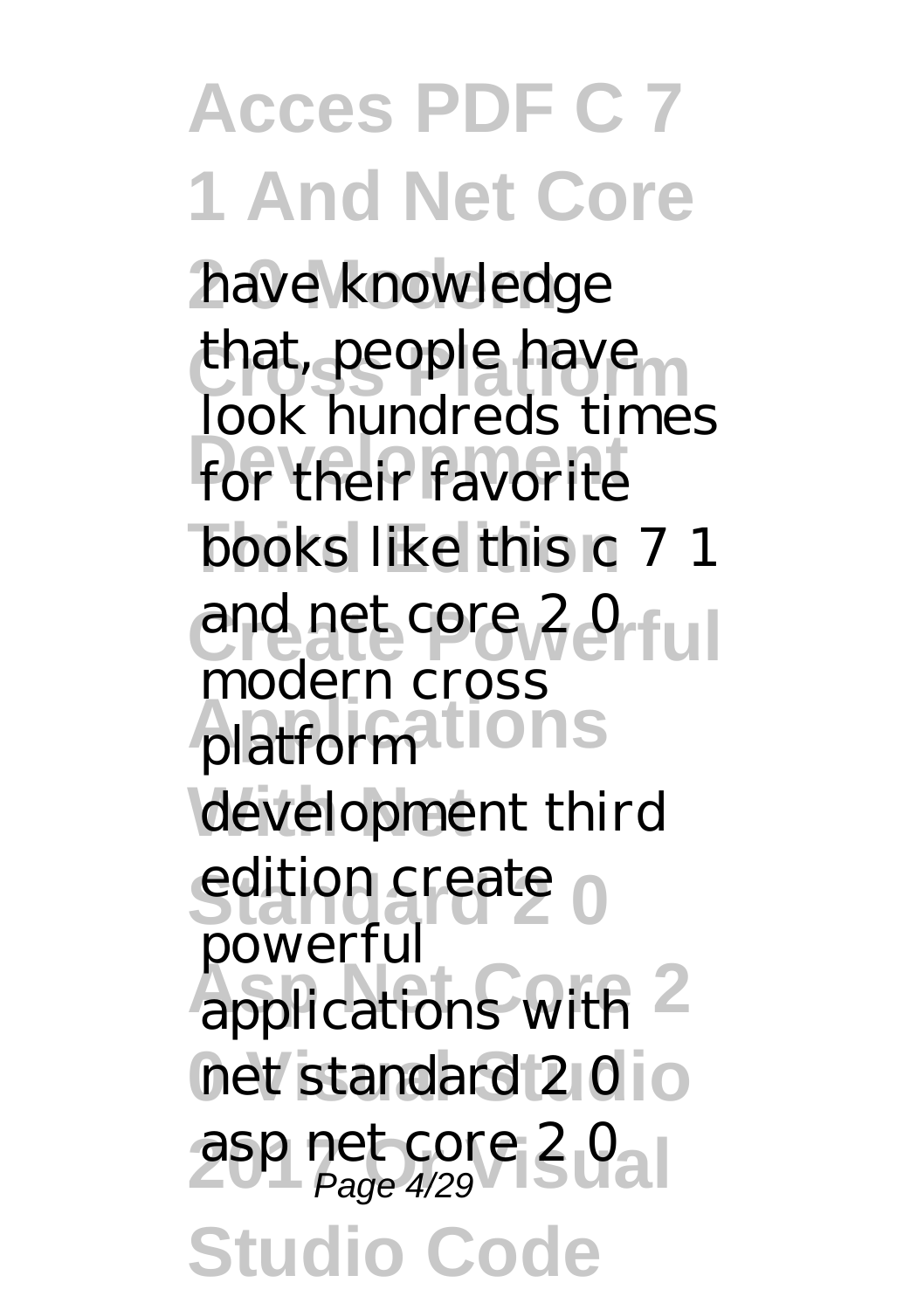**Acces PDF C 7 1 And Net Core 2 0 Modern** visual studio 2017 **Cross Platform** or visual studio malicious<sup>pment</sup> downloads. **Then** Rather than reading **Applications** cup of tea in the afternoon, instead they are facing with bugs inside their<sup>2</sup> **Computer! Studio** 2017<sub> Page</sub> 5/29<sup>V</sup> isual **Studio Code** code, but end up in a good book with a some infectious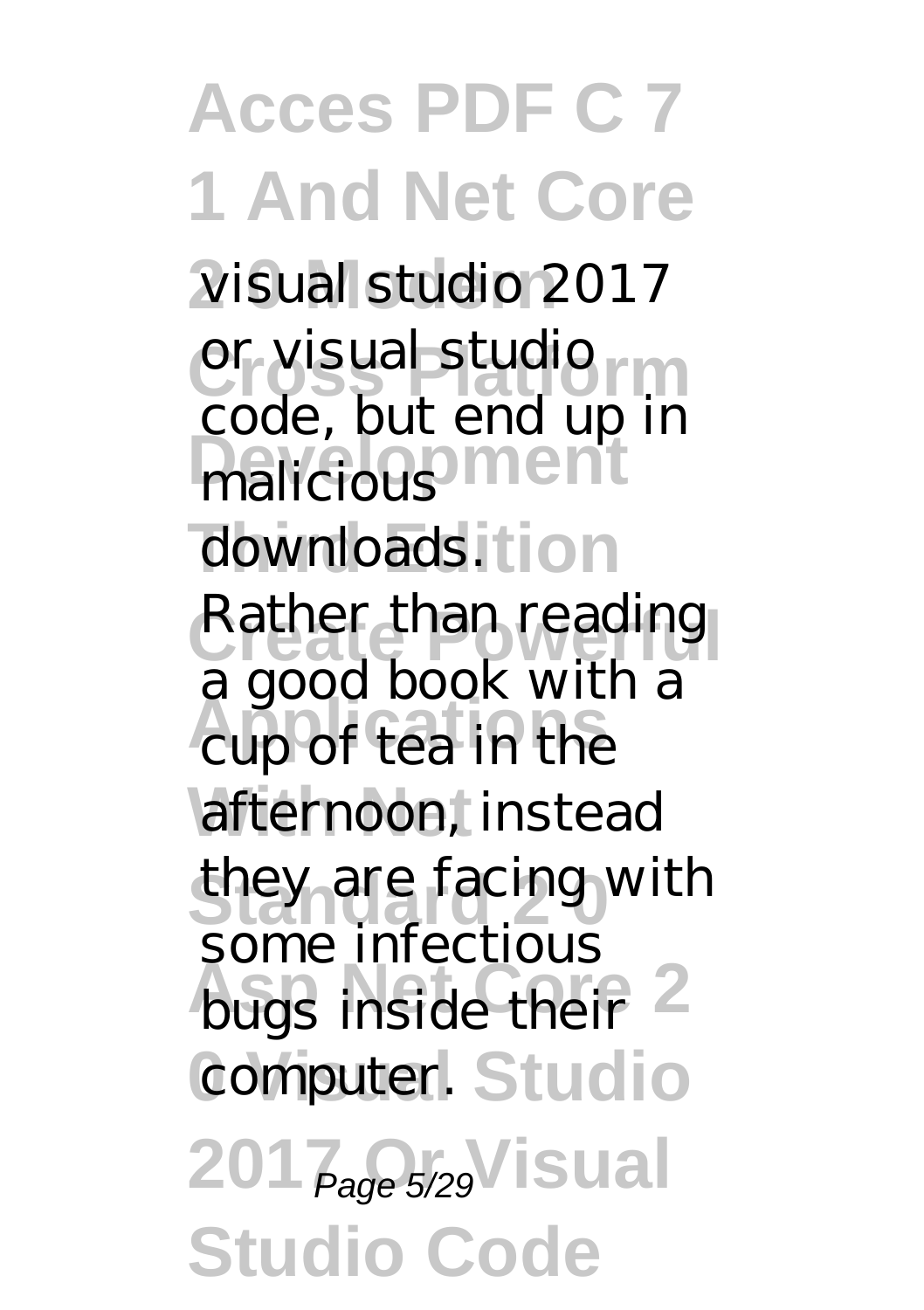**Acces PDF C 7 1 And Net Core 2 0 Modern** c 7 1 and net core 2 0 modern cross **Development** development third edition create<sup>n</sup> **Create Powerful** powerful **Applications** net standard 2 0 **With Net** asp net core 2 0 **Standard 2 0** visual studio 2017 **Asp Net Core 2** code is available in our book collection an online access to **Studio Co** platform powertul powerful<br>applications with or visual studio Page 6/29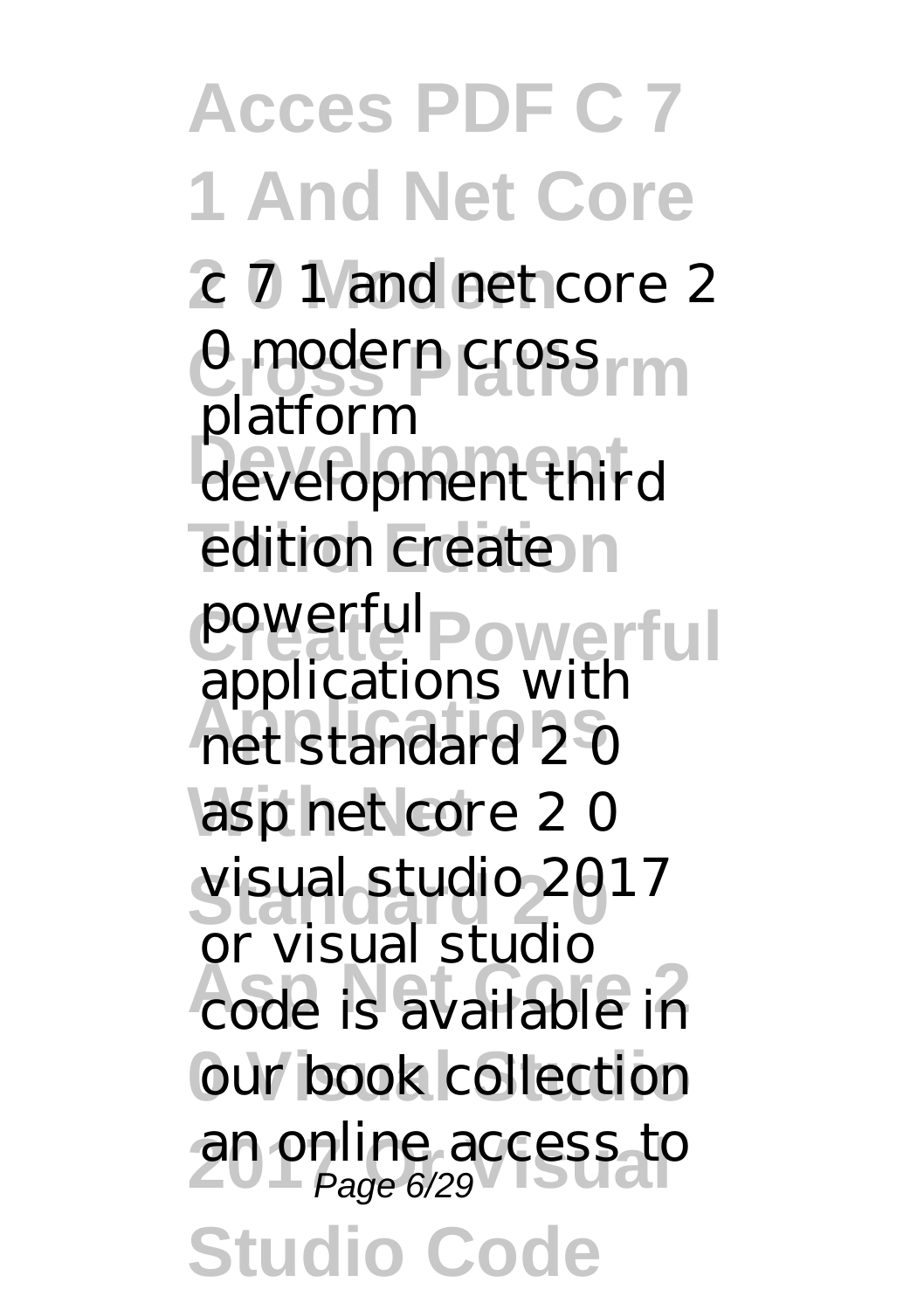**Acces PDF C 7 1 And Net Core** it is set as public so you can download it **Dur** booksment collection spans in multiple countries, the most less<sup>18</sup> latency time to download any of our **Asp Net Core 2** Kindly say, the c 7 1 and net core 2 0 modern cross<br>Page 7/29 **Studio Code** instantly. allowing you to get books like this one. Page 7/29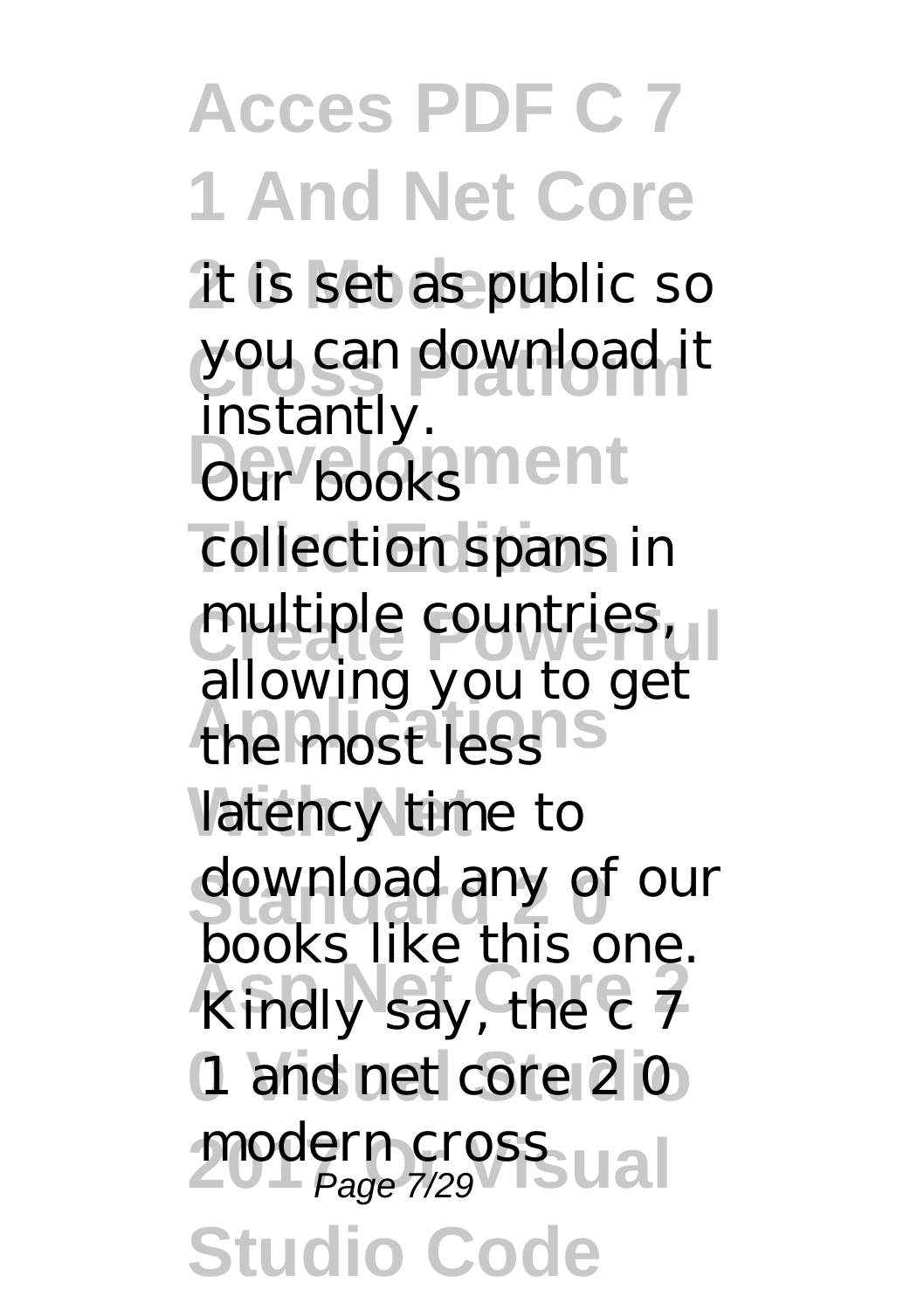**Acces PDF C 7 1 And Net Core** platformdern development third powerful<sup>o</sup>ment applications with net standard 2 0 ful **Applications** visual studio 2017 or visual studio code is universally devices to read<sup>e</sup> **0 Visual Studio** Humble C# Book **Studio Co** edition create asp net core 2 0 compatible with any Page 8/29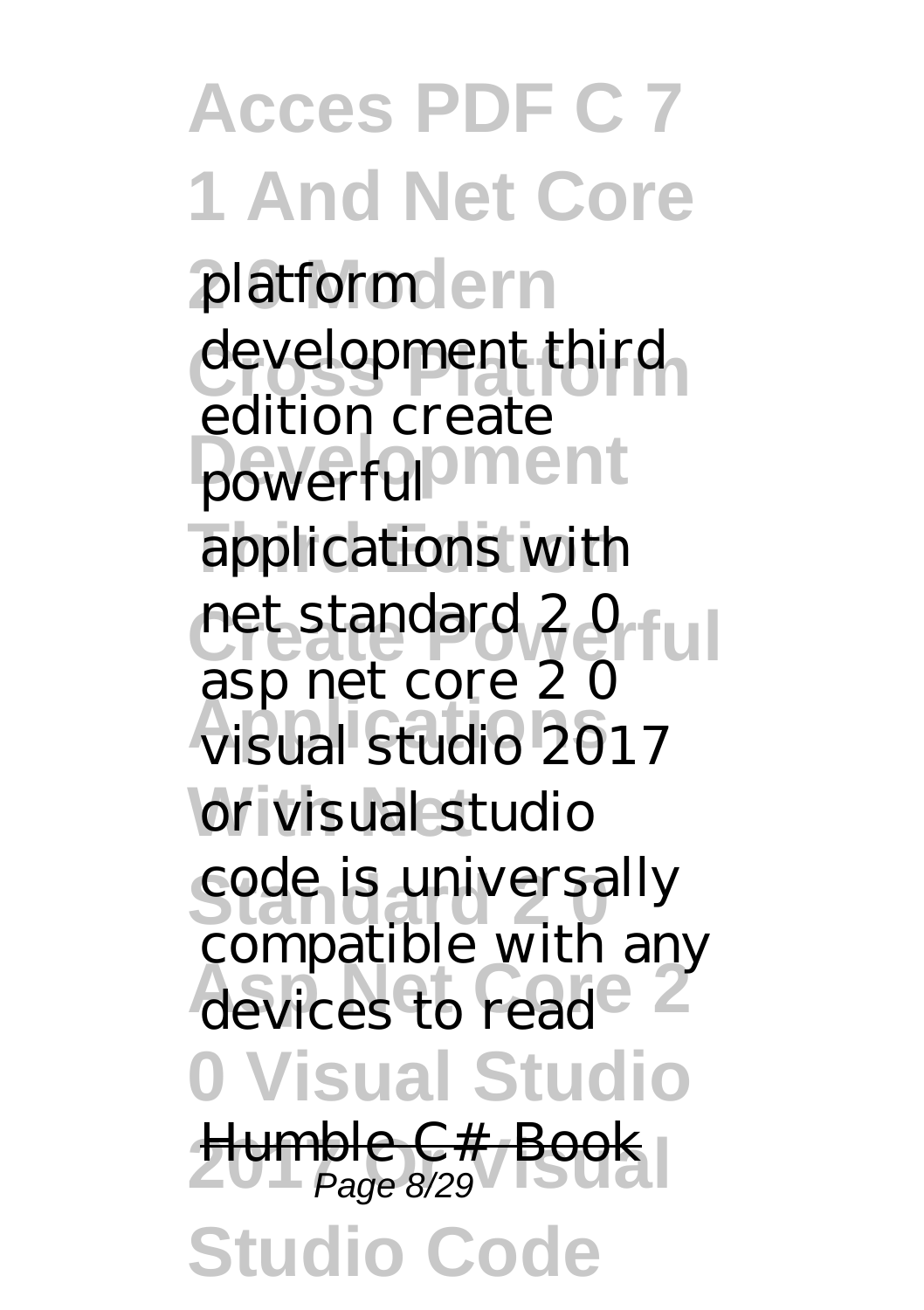## **Acces PDF C 7 1 And Net Core 2 0 Modern** Bundle C# source **books, Platform Development** hub for MacBook prord Edition Learn French rerful HyperDrive usb c Units

**Applications** 1-2-3-4-5-6-7 (11 hours 20 minutes)

But what is a 0  $\frac{1}{2}$ *Deep learning, Neural Network? |*

*chapter 1* Studio

How to easily ual

**Studio Code**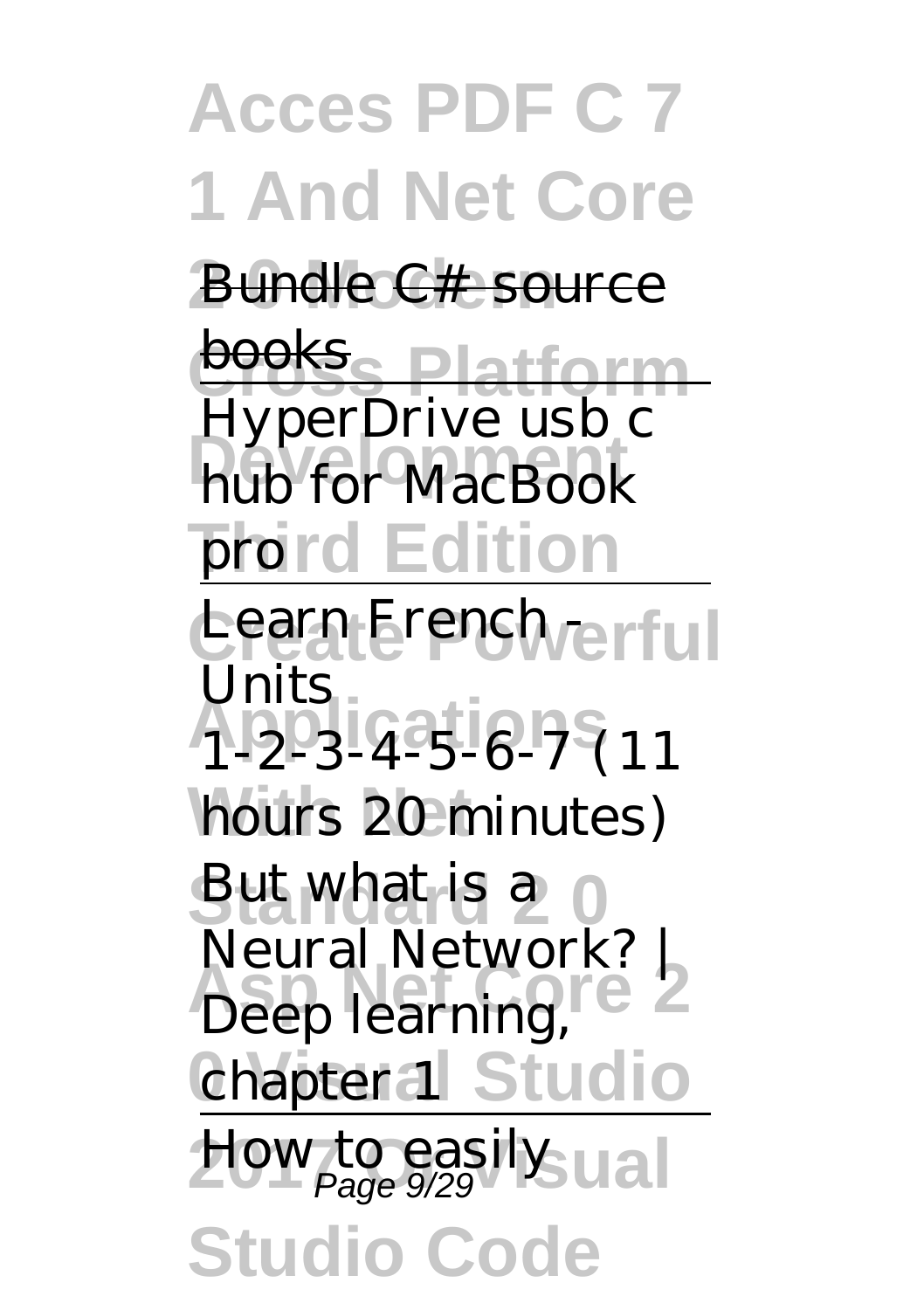**Acces PDF C 7 1 And Net Core** Factory Reset a Windows 7 PC **Progressions** Beginner Jazz n Guitar Lesson | rful **SATURN IN** IS **With Net** *AQUARIUS* **Standard 2 0** *PREDICTIONS* **Asp Net Core 2** *AHEAD✨* **ASP.NET** Course: Lesson 1-7 **Manage a project Studio Co** Essential Jazz Toolbox 4 *BIG CHANGES* Page 10/29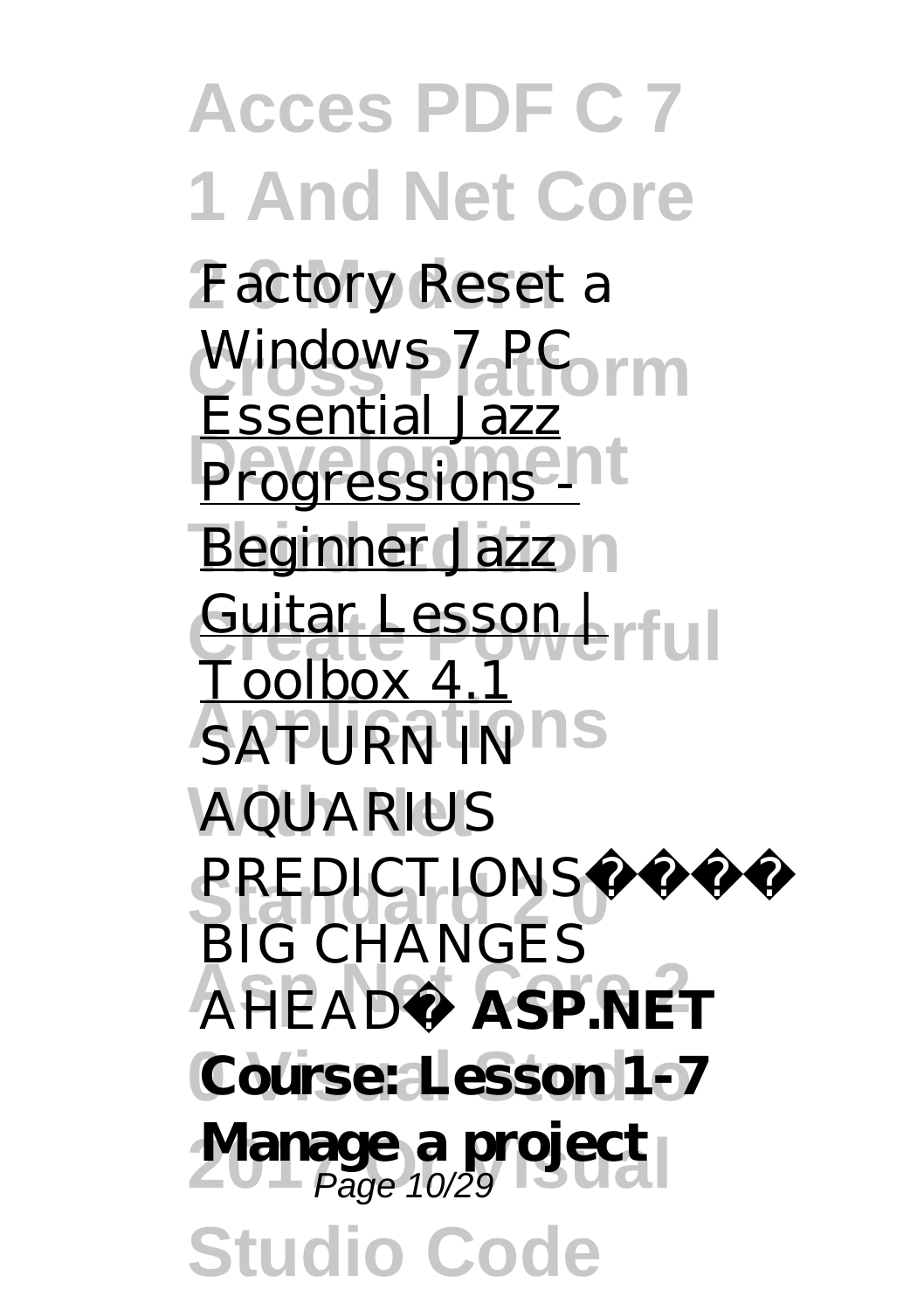**Acces PDF C 7 1 And Net Core**  $x$  with the Solution **Cross Platform Explorer ASP.NET Use the if** ment **Statement** DJon Snake, Lib Jon erful **What What is backpropagation** really doing? <sub>| 0</sub> **Asp Net Core 2** chapter 3 *Handson: HyperDrive Thunderbolt 3 USB-*<br>Page 11/29 **Studio Co Course: Lesson 7-1** Turn Down for Deep learning, Page 11/29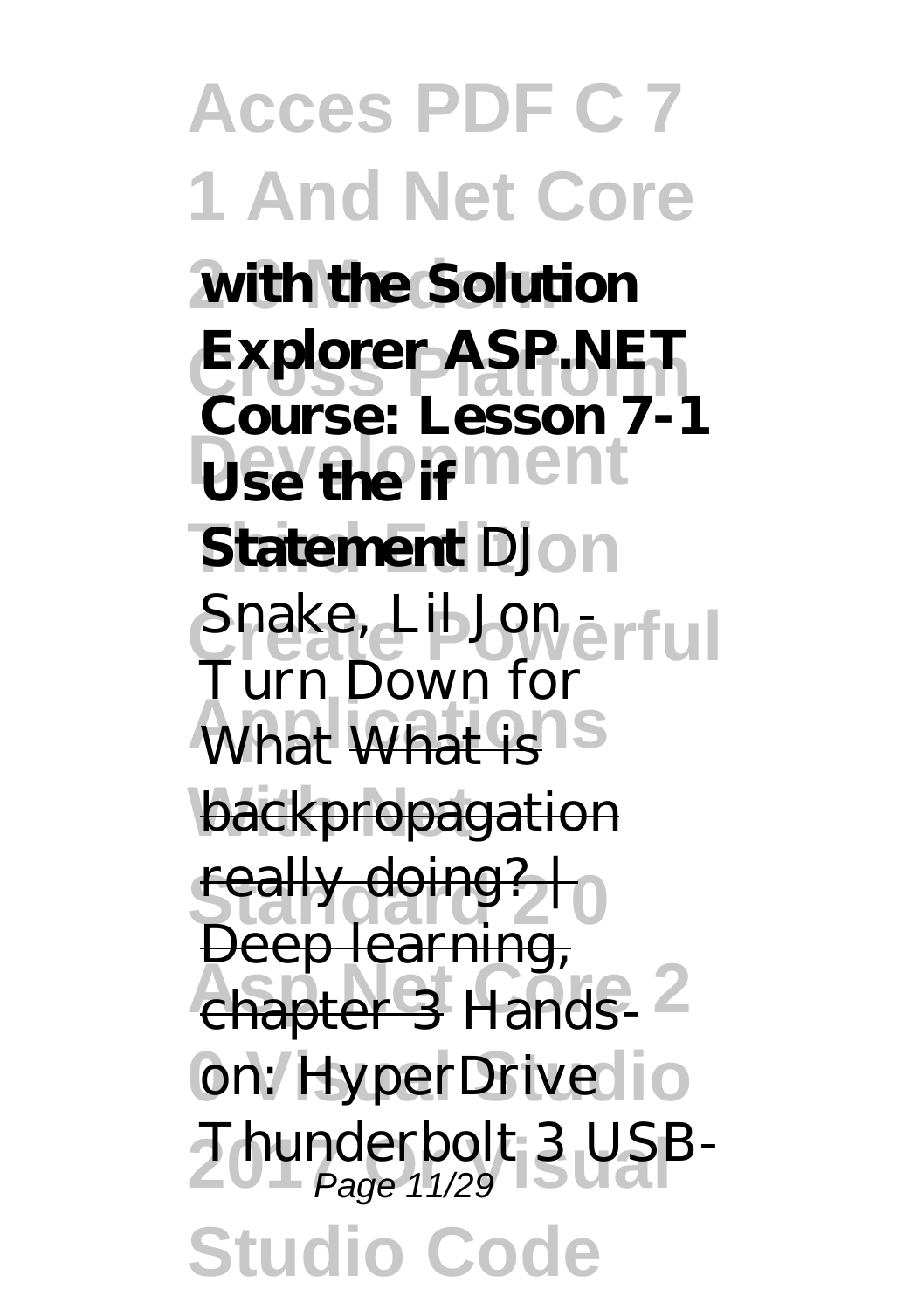**Acces PDF C 7 1 And Net Core 2 0 Modern** *C Hub for MacBook* **Cross Platform** *Pro 7. VB.NET* **Development** *Insert Data* Ariana Grande - thank u, next (Official<sub>Verful</sub> **Applications** download CSharp Net e-Book Free download C# dotnet **Lionel Messi vs**<sup>2</sup> Cristiano Ronaldo -<del>2 the Difference all</del> **Studio Cod** *Booking System -* Video) Free pdf for beginners The Difference -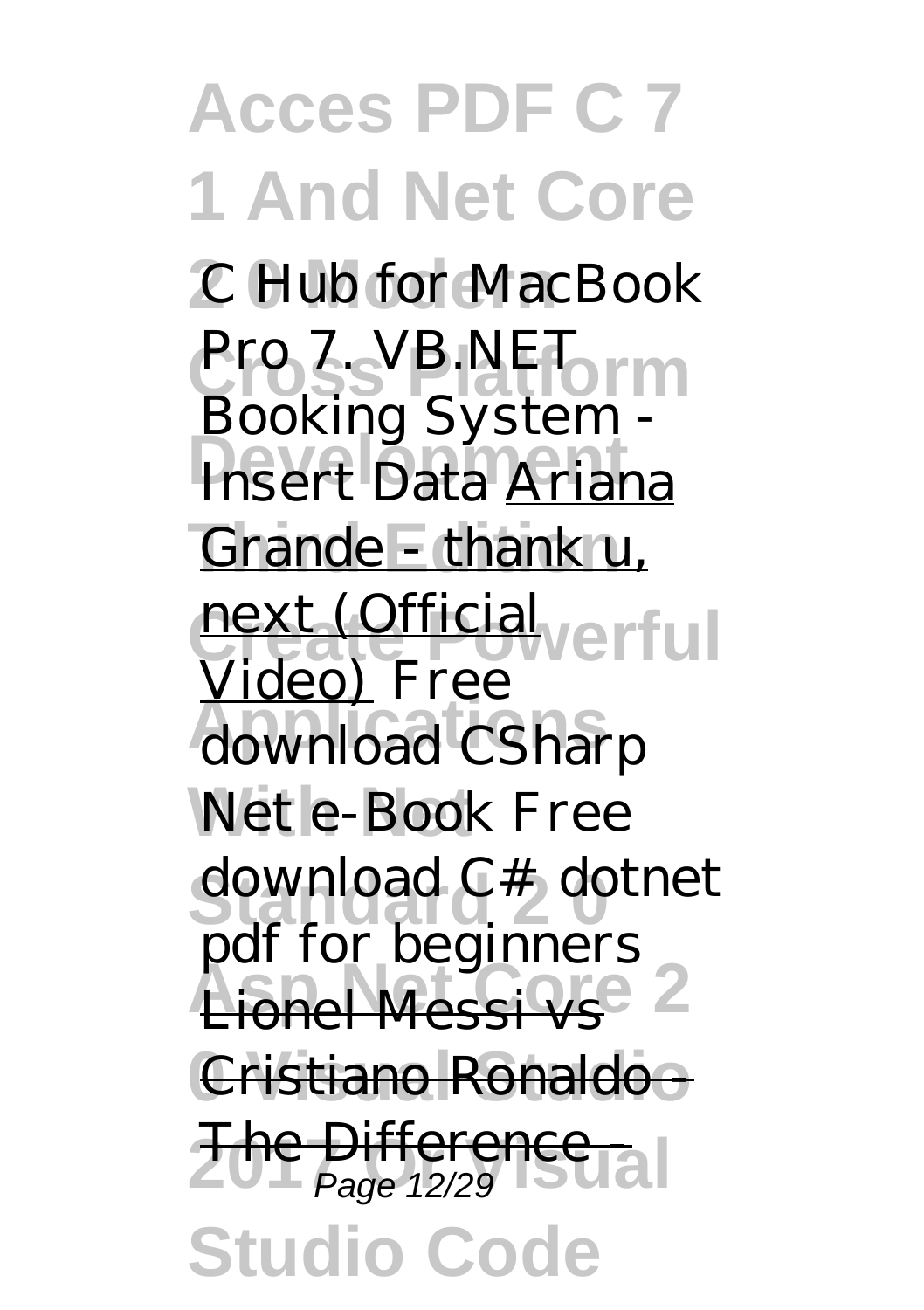**Acces PDF C 7 1 And Net Core HD Online HVAC Cross Platform** Training **Development** Chords for BeginnersHow to Install Turbo<sub>werful</sub> **Applications** 7/8/10 *C 7 1 And* **With Net** *Net* Let'<sub>n</sub>s look at each Easy Bass Guitar  $C/C_{+}$  in Windows of the new C# 7.1

features used in here. For a full dio **2017 Or Visual** overview of the Page 13/29**Studio Code**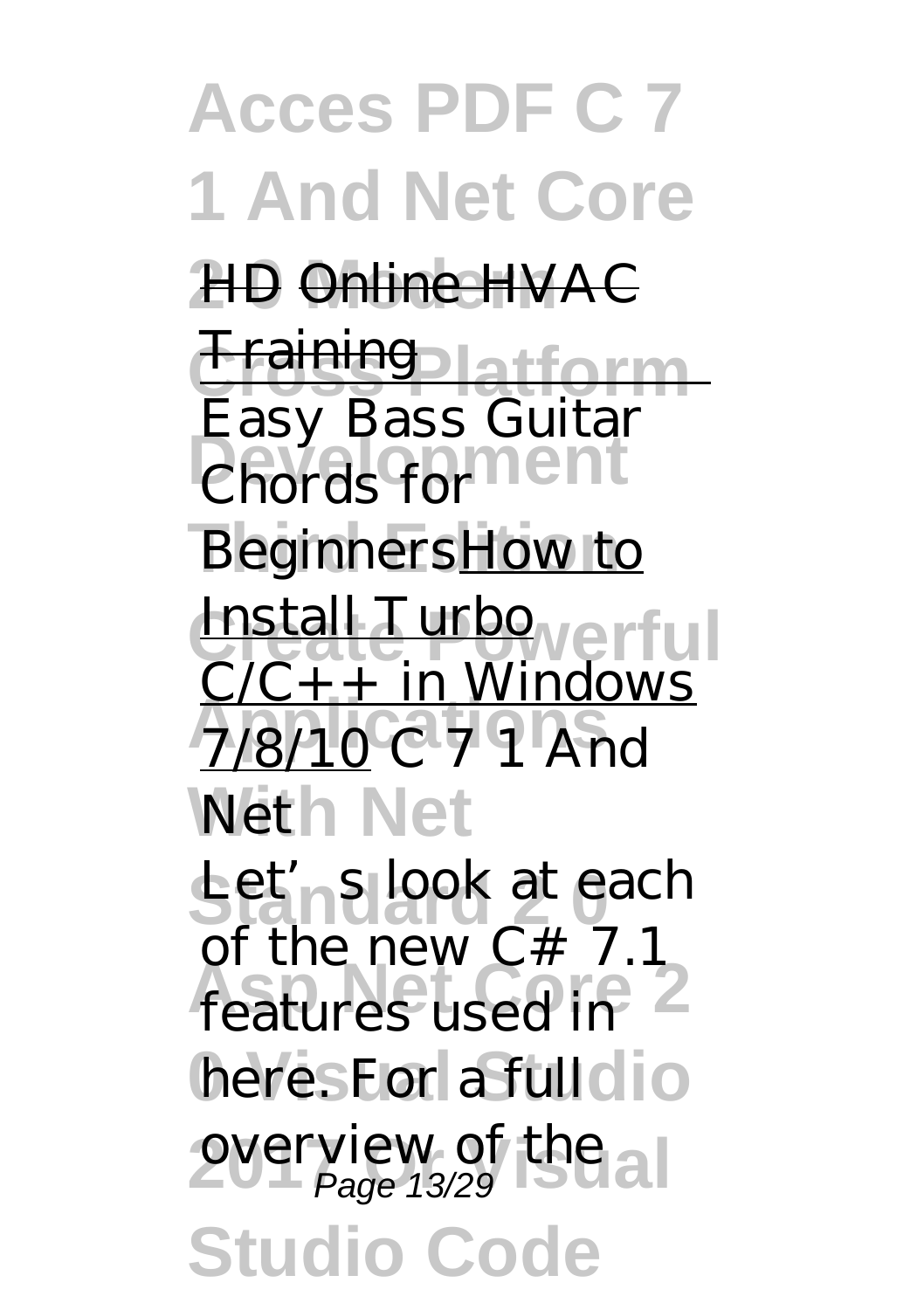**Acces PDF C 7 1 And Net Core** features in C# 7.1, check out the docs. **Development** Main entry point method can now **Create Powerful** return a Task or a **Applications** does, execution will wait for the **Standard 2 0** returned task to shutting down the<sup>2</sup> program. Studio 201<sub>*Page* 14/29</sub> **Sual Studio Code** Async Main. The Task<int>. When it complete, before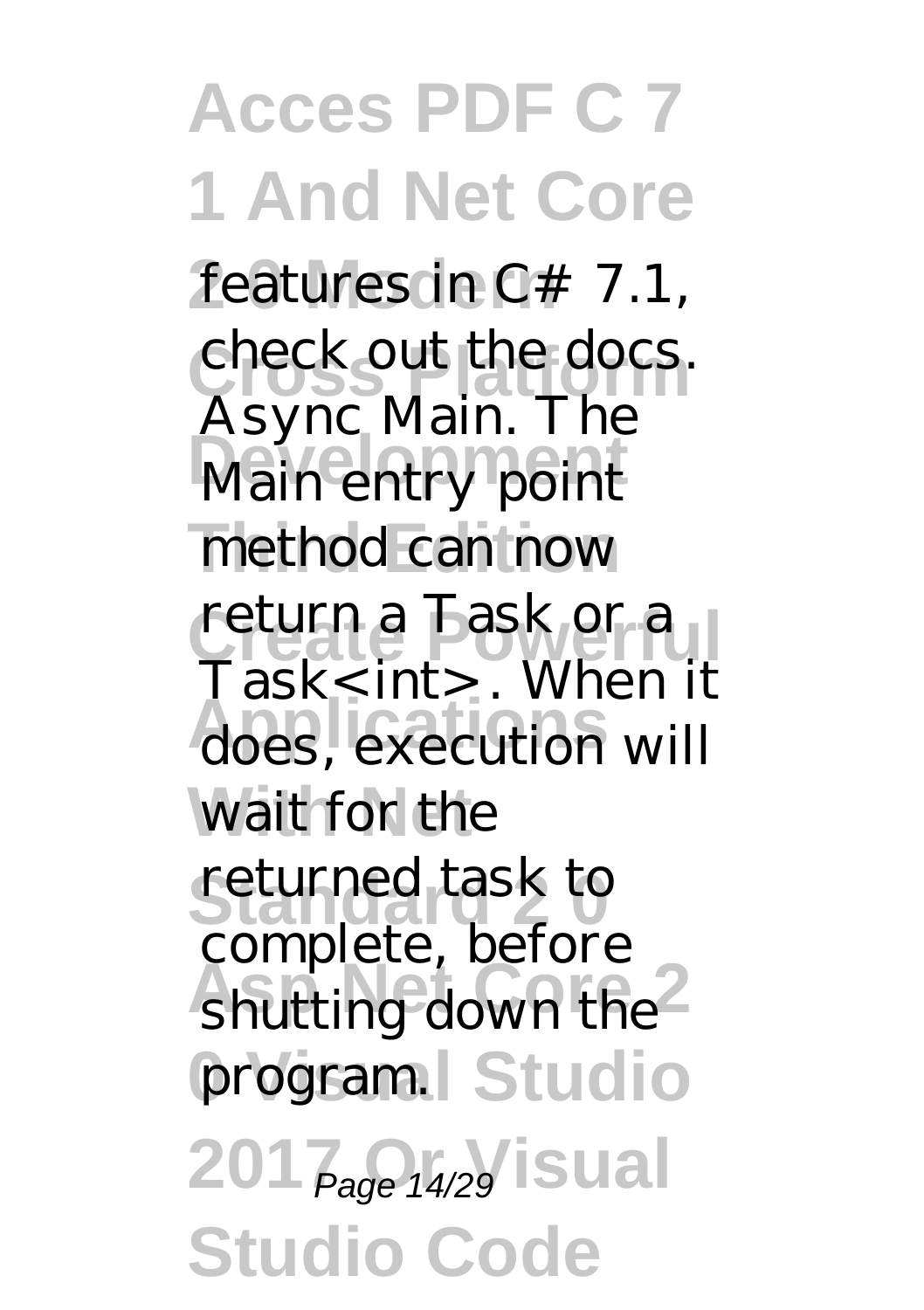**Acces PDF C 7 1 And Net Core 2 0 Modern** *Welcome to C# 7.1* **Cross Platform** *| .NET Blog* **Development** was shipped With Visual Studio 2017 **Create Powerful** and this is the **Applications** (March 2017) till now. In August **Standard 2 0** 2017 a minor was released and <sup>2</sup> version named as o **2# 7.1. This minor Studio Code** By default C# 7.0 major release version of  $C \# 70$ Page 15/29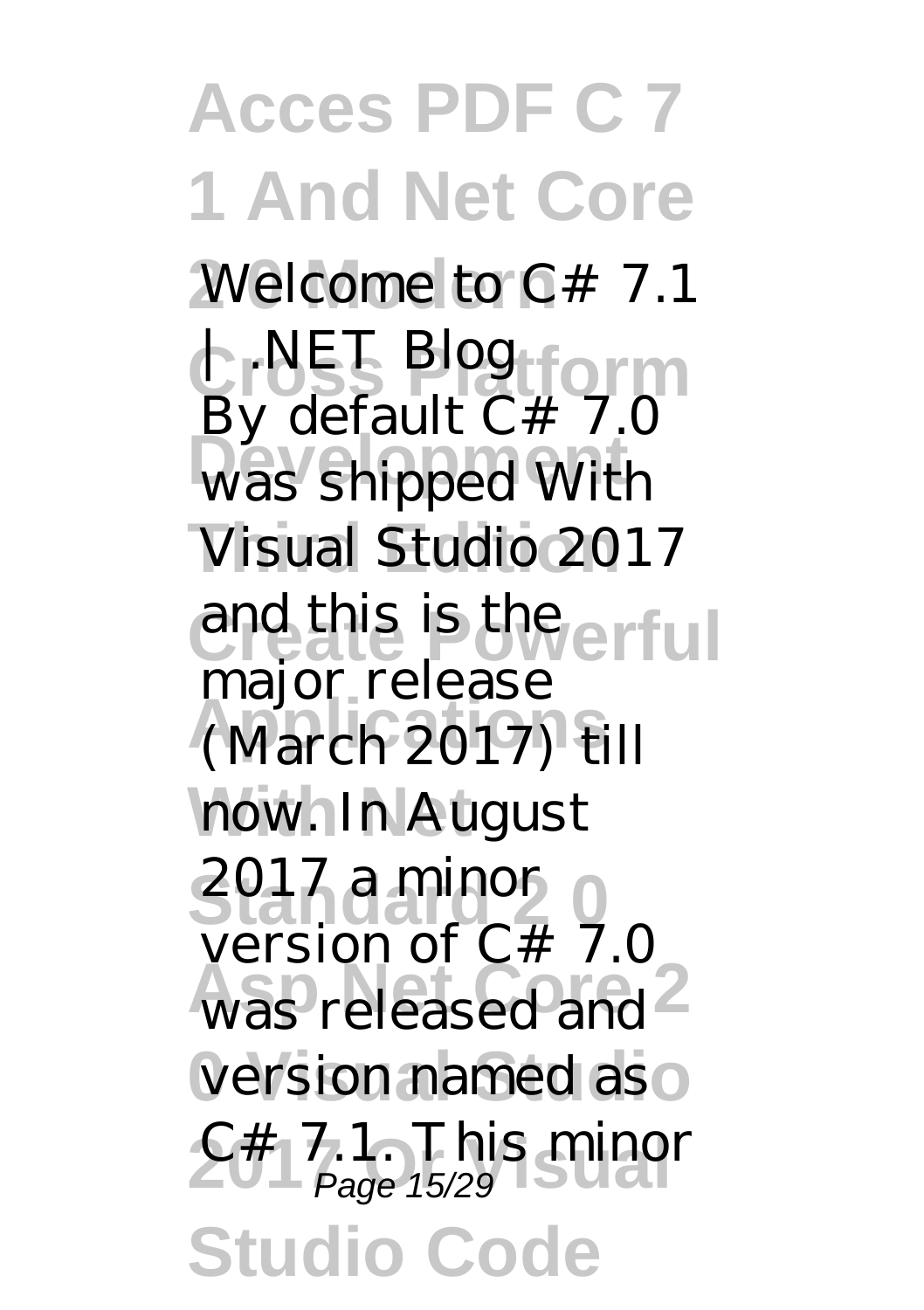**Acces PDF C 7 1 And Net Core 2 0 Modern** version came with four new features typed default<sup>2</sup>nt literals, tuple name inference, and erful **Applications** pattern-matching) and some minor changes to the what **Asp Net Core 2** How To Enable C# **2017 Or Visual** *7.1 Version To My* **Studio Code** (async main, targetgeneric support for was introduced ... Page 16/29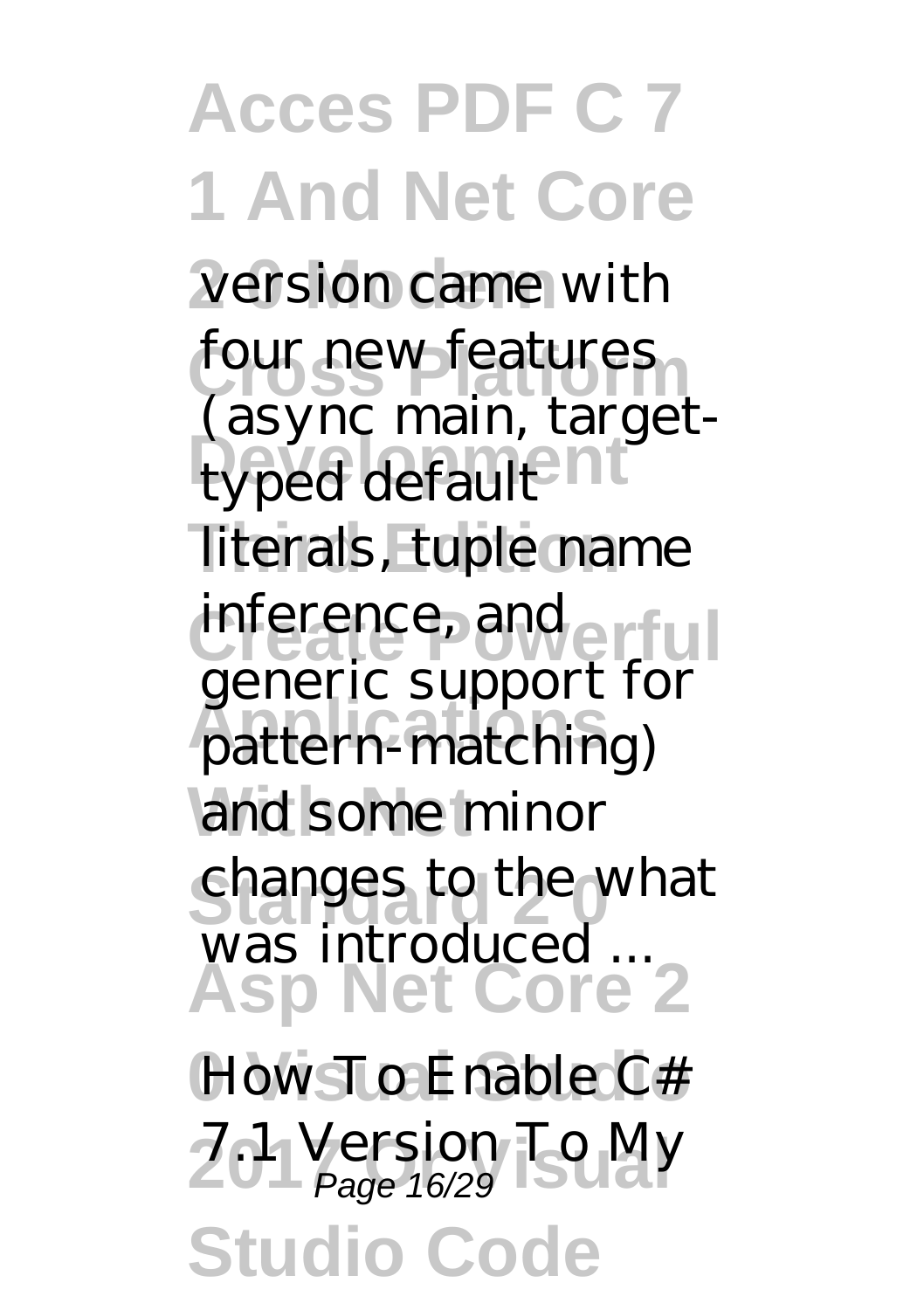**Acces PDF C 7 1 And Net Core** *Projects*dern  $C#_{0}$ <sup>7</sup> and .NET<sub>orm</sub> **Development** Quick solutions to common dition programming<sub>verful</sub> **Applications** latest features of C#17.0, NET Core **Standard 2 0** 2.0, and Visual **Asp Net Core 2** 3.7 out of 5 3.7 (12 **ratings)al Studio** 2017<sub> Page</sub> 17/29 **Sual Studio Code** Core Solutions problems with the Studio 2017 Rating: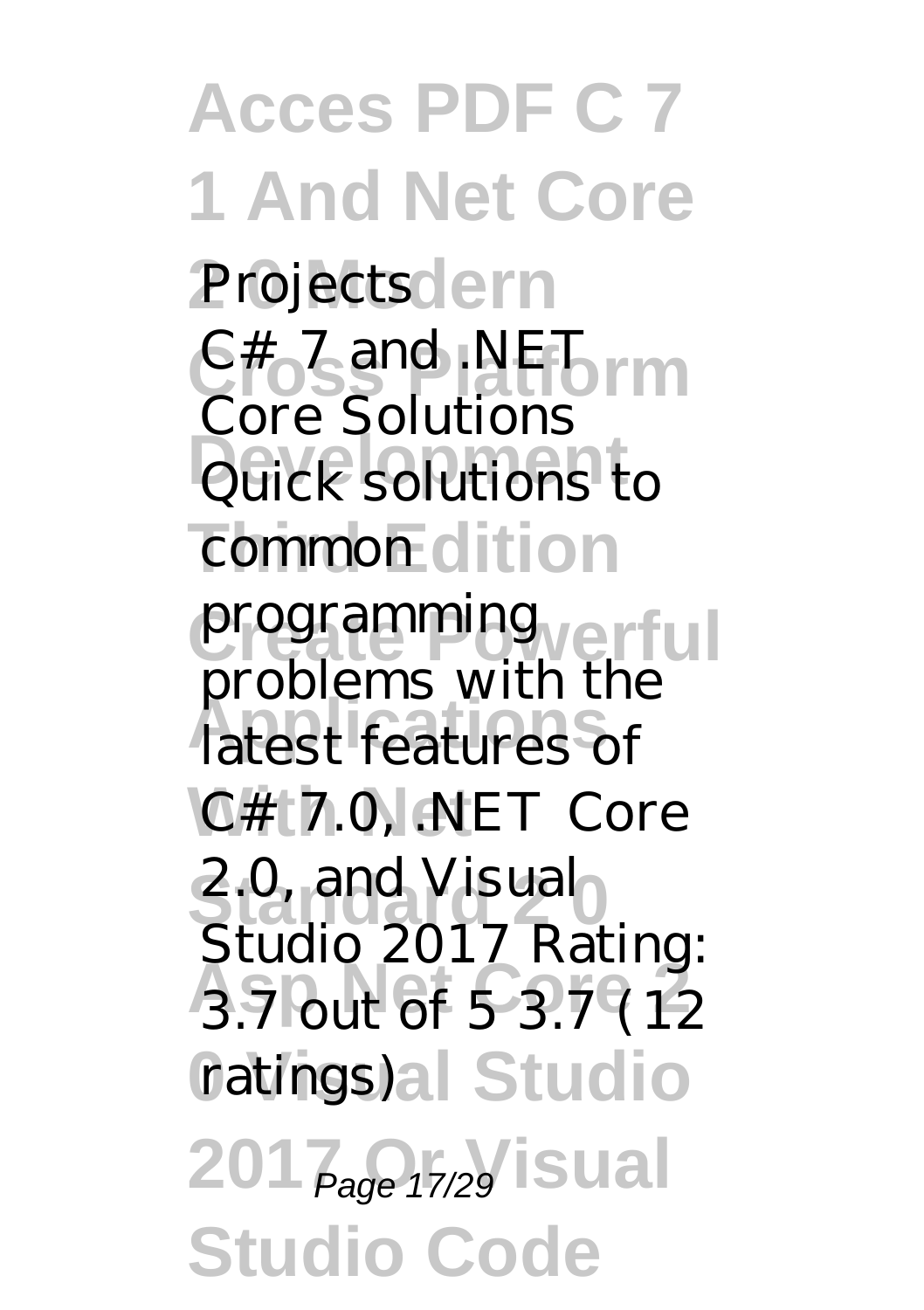**Acces PDF C 7 1 And Net Core 2 0 Modern** *C# 7 and .NET* **Cross Platform** *Core Solutions |* **Discover the latest** C# 7.1 features, from tuples to erful Hit the ground<sup>S</sup> running with Microsoft'd<sup>s2</sup>0 **Asp Net Core 2** source .NET Core platform, including ASP.NET Core<br>Page 18/29 **Studio Code** *Udemy* pattern matching; lightweight, open Page 18/29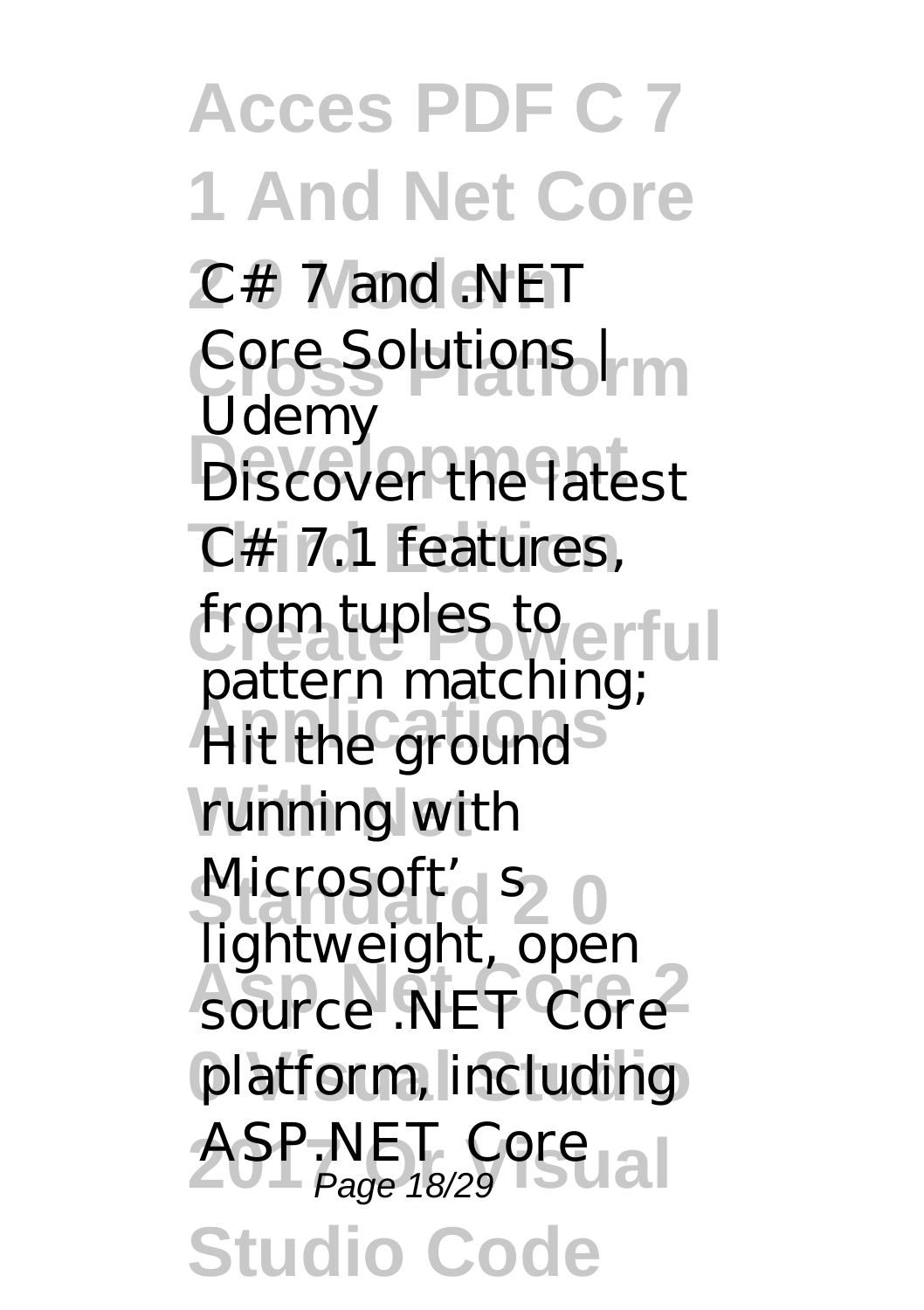**Acces PDF C 7 1 And Net Core 2 0 Modern** MVC, ASP.NET Core web services, **Development** Framework Core; Find complete n coverage of XAML, **Applications** Visual Studio 2017 **With Net Standard 2 0** *Pro C# 7: With* **Asp Net Core 2** *Core: Troelsen,* **Andrewal**. Studio The descriptions **Studio Cod** and Entity .NET 4.7, and *.NET and .NET* Page 19/29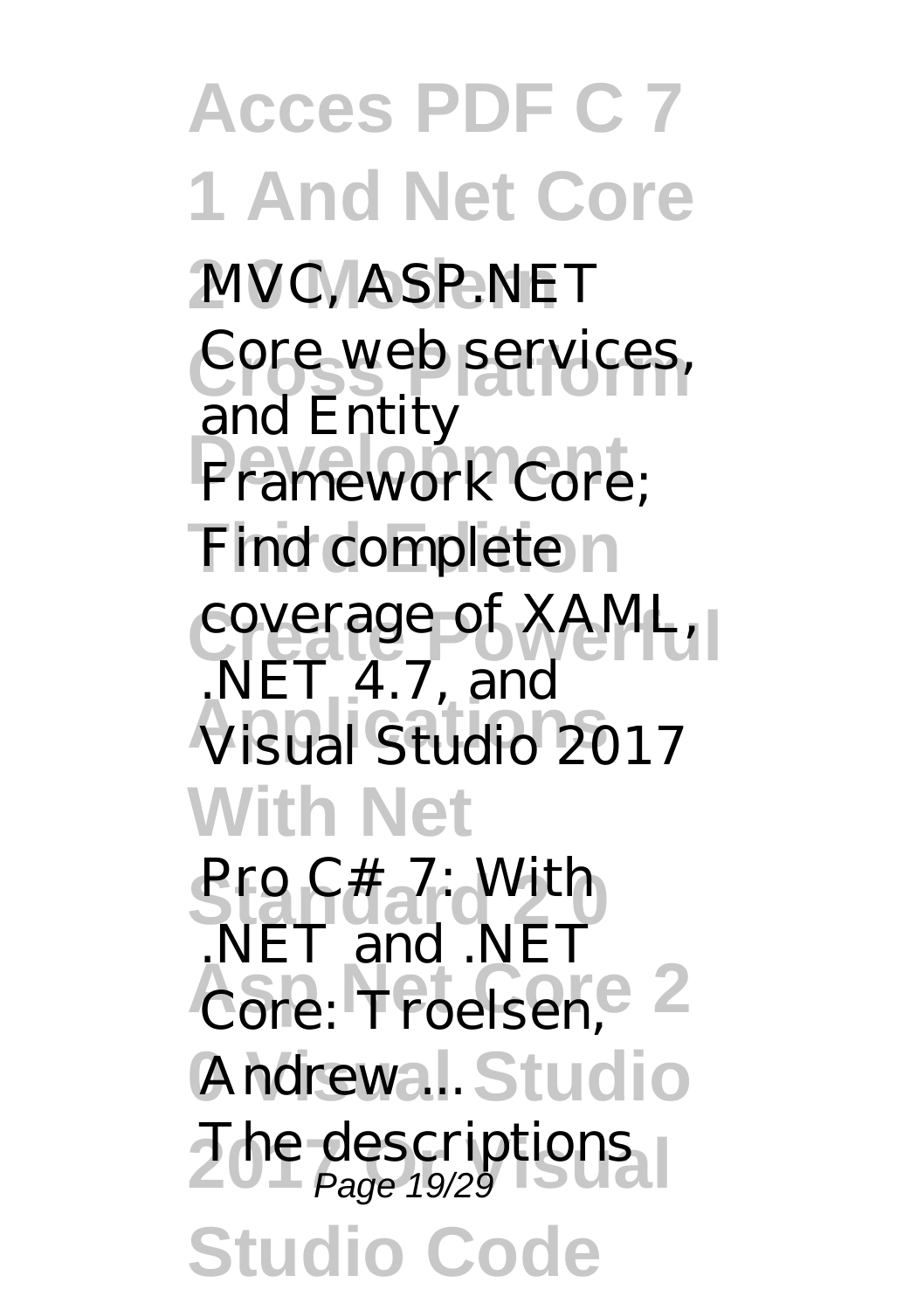**Acces PDF C 7 1 And Net Core** describe then behavior for C# most recent version supported for .NET Framework-based **Applications** language version selection t **configuration**  $\theta$ with  $C \#^{\circ} 7.1$ , which enables you to dio specify the **Sual Studio Code** 7.3, which is the applications. The element was added Page 20/29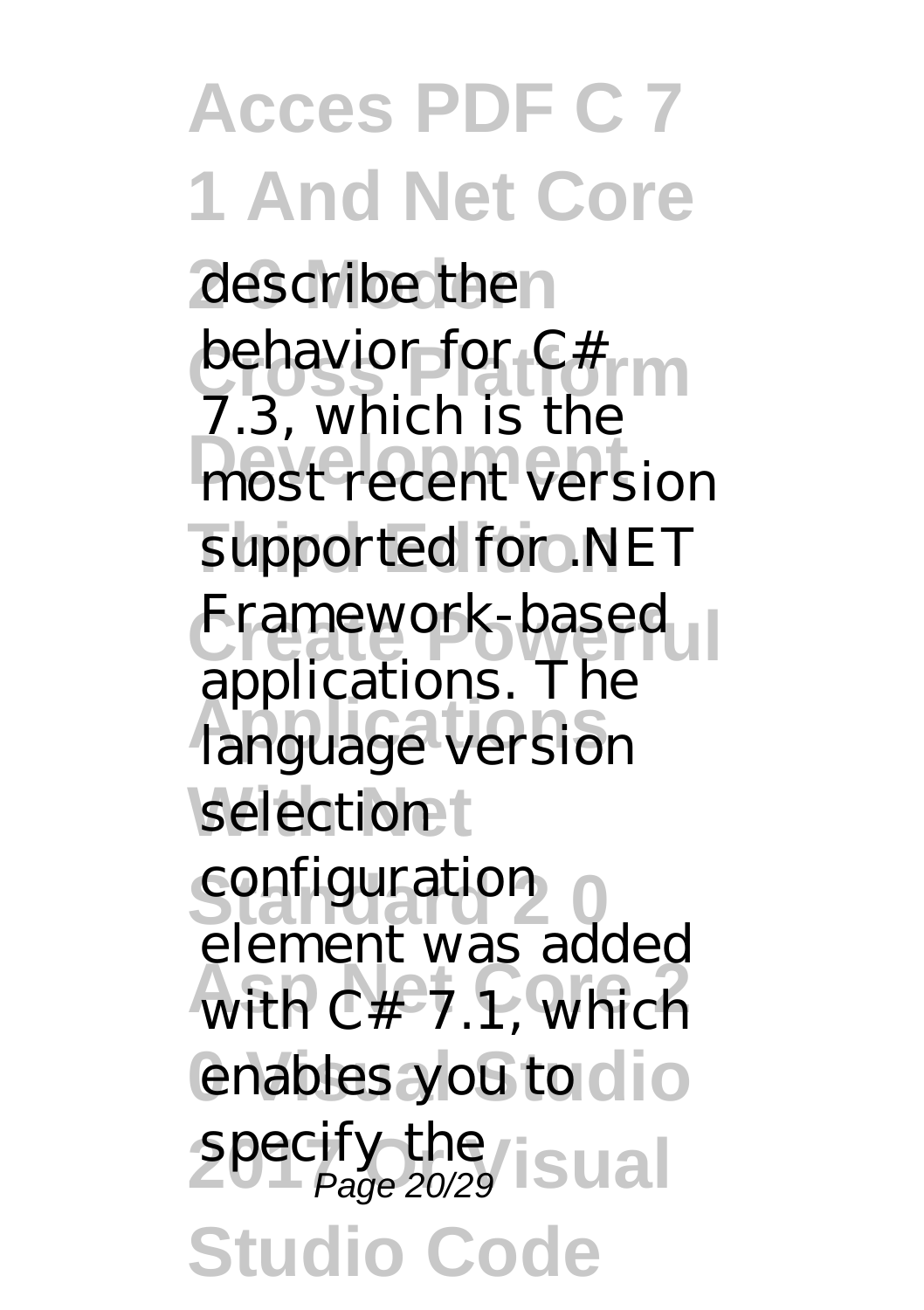**Acces PDF C 7 1 And Net Core** compiler language version in your rm **Development** 7.0-7.3 adds these features and on themes to the C# ... **Applications** *What's New in C#* **With Net** *7.0 - C# Guide |* **Standard 2 0** *Microsoft Docs* project file. C#  $C# 7.1$  was

**Asp Net Core 2** released in August 2017 as part of the  $25.3$  update for all **Studio Cod** Page 21/29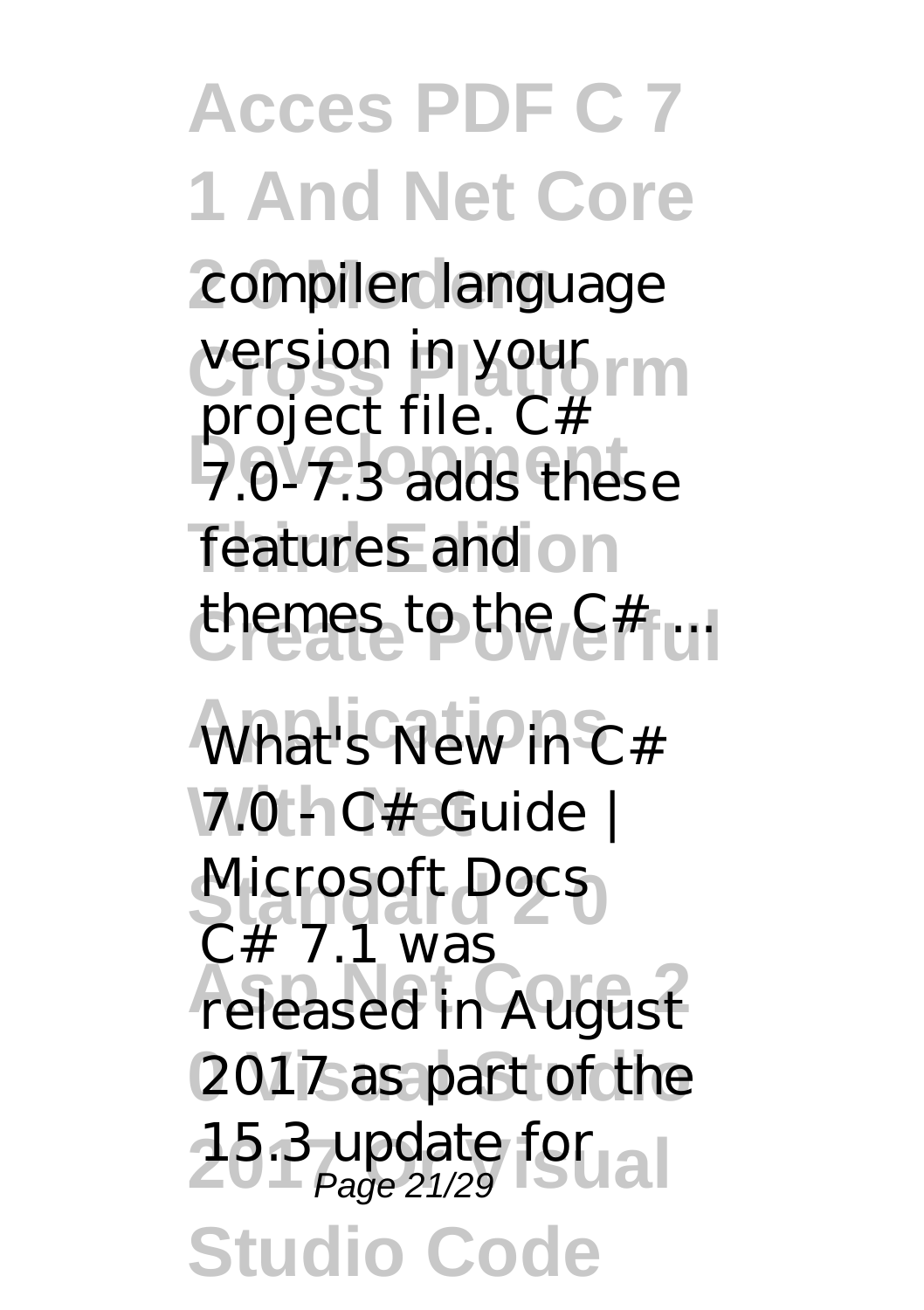**Acces PDF C 7 1 And Net Core 2 0 Modern** Visual Studio 2017, and C# 7.2 was December 2017 with Visual Studio **Create Powerful** 2017 15.5. Unlike rew ranguage<br>
releases in the past, this time their new features are not enabled after **re** 2 **updating Visual io 2018** Studio; neither in **Studio Co** released in new language automatically Page 22/29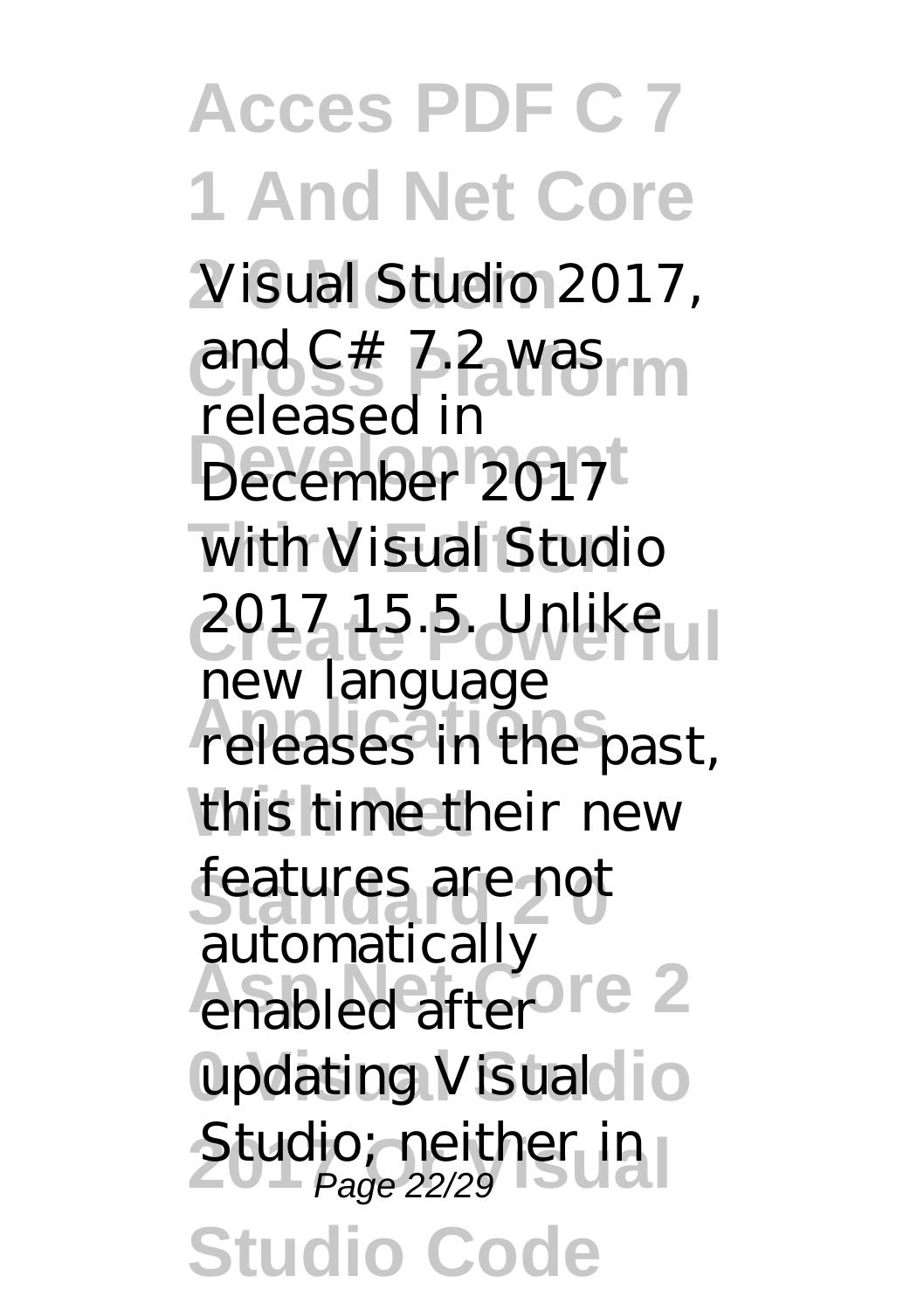## **Acces PDF C 7 1 And Net Core**

existing projects, nor when creating a **Development** new project.

**Third Edition** *C# 7.1, 7.2 and 7.3 C* New Features rful *DotNetCurry*<sup>1S</sup> It does however sequire the 20 **Asp Net Core 2** each decimal place to the right of the decimal point<br>Page 23/29<br> **23/29 Studio Code** *(Updated) |* understanding that Page 23/29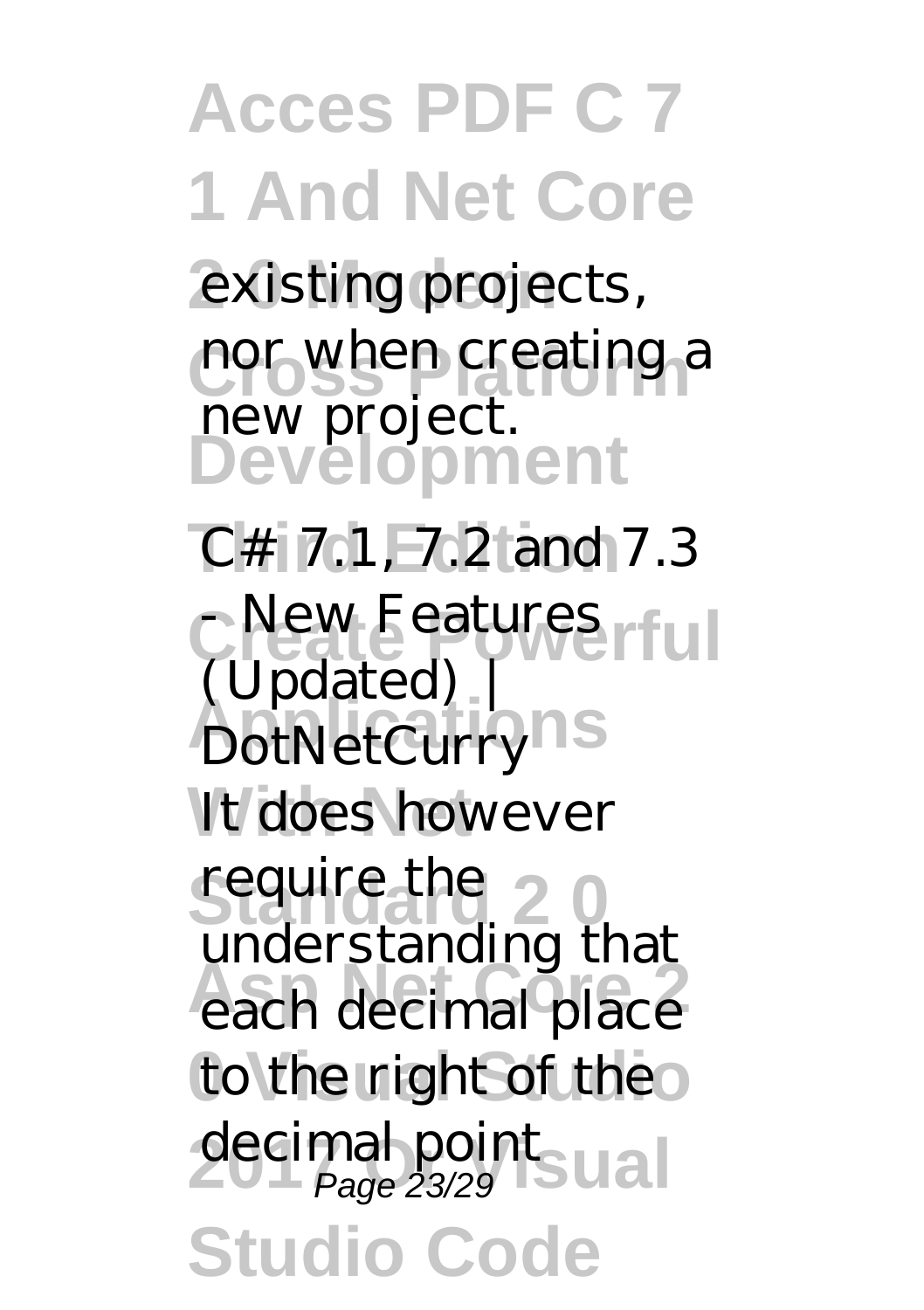**Acces PDF C 7 1 And Net Core** represents a power of 10; the first 10 1, the second 10 2, the third 10 3, and so on. Simply ul power of 10 the decimal extends to, use that power of denominator, enter each number to the right of the **Sual Studio Cod** decimal place being determine what 10 as the Page 24/29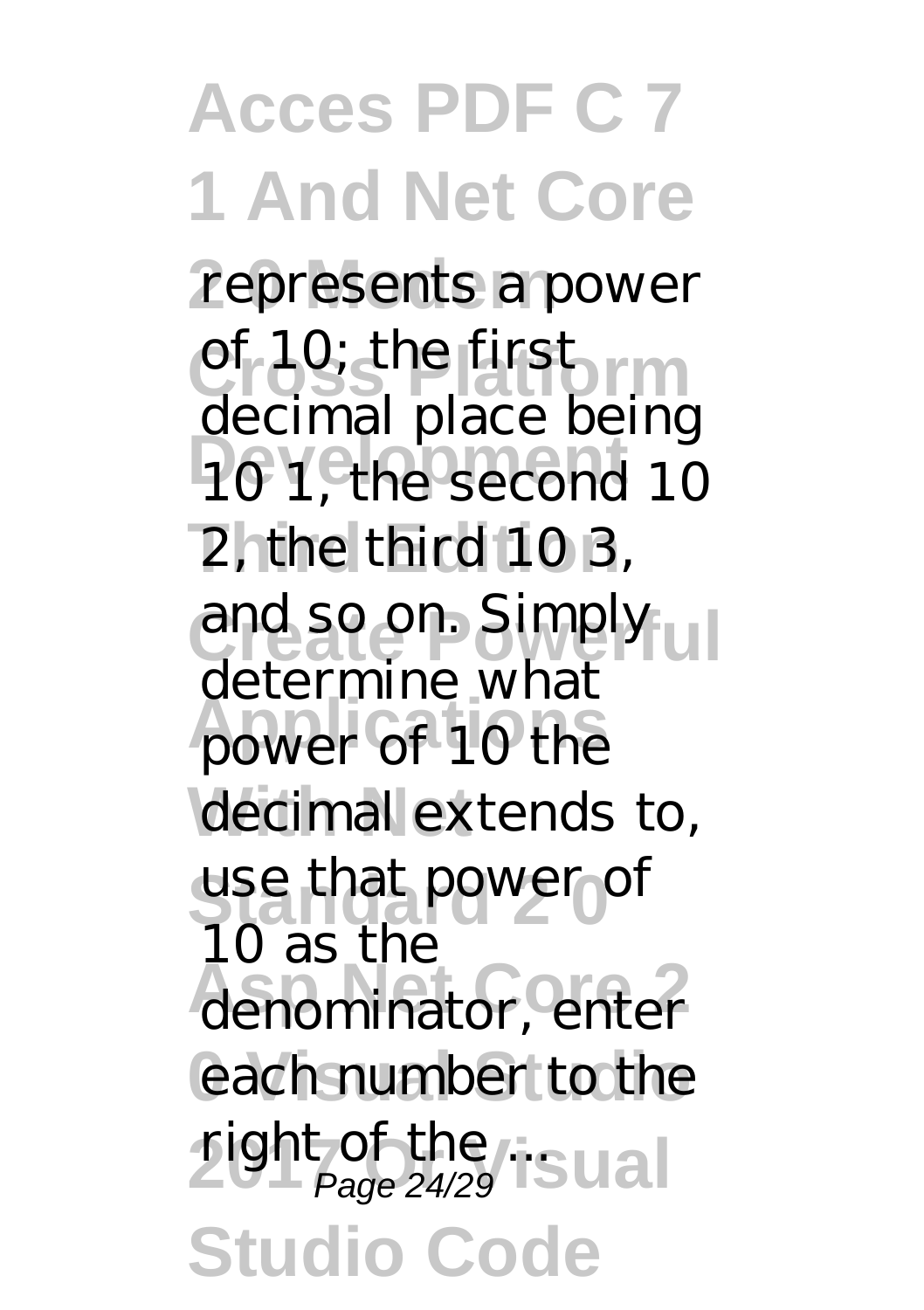**Acces PDF C 7 1 And Net Core 2 0 Modern Cross Platform** *Fraction Calculator* **Free Online** *Calculators* **i** on By default C#verful **Application** in **V** hours latest major release of the language which would be  $\lambda$ . To change this, lo **2017** open up the **SUAL Studio Code** *- Calculator.net:* projects in Visual (which would be 7.0 Page 25/29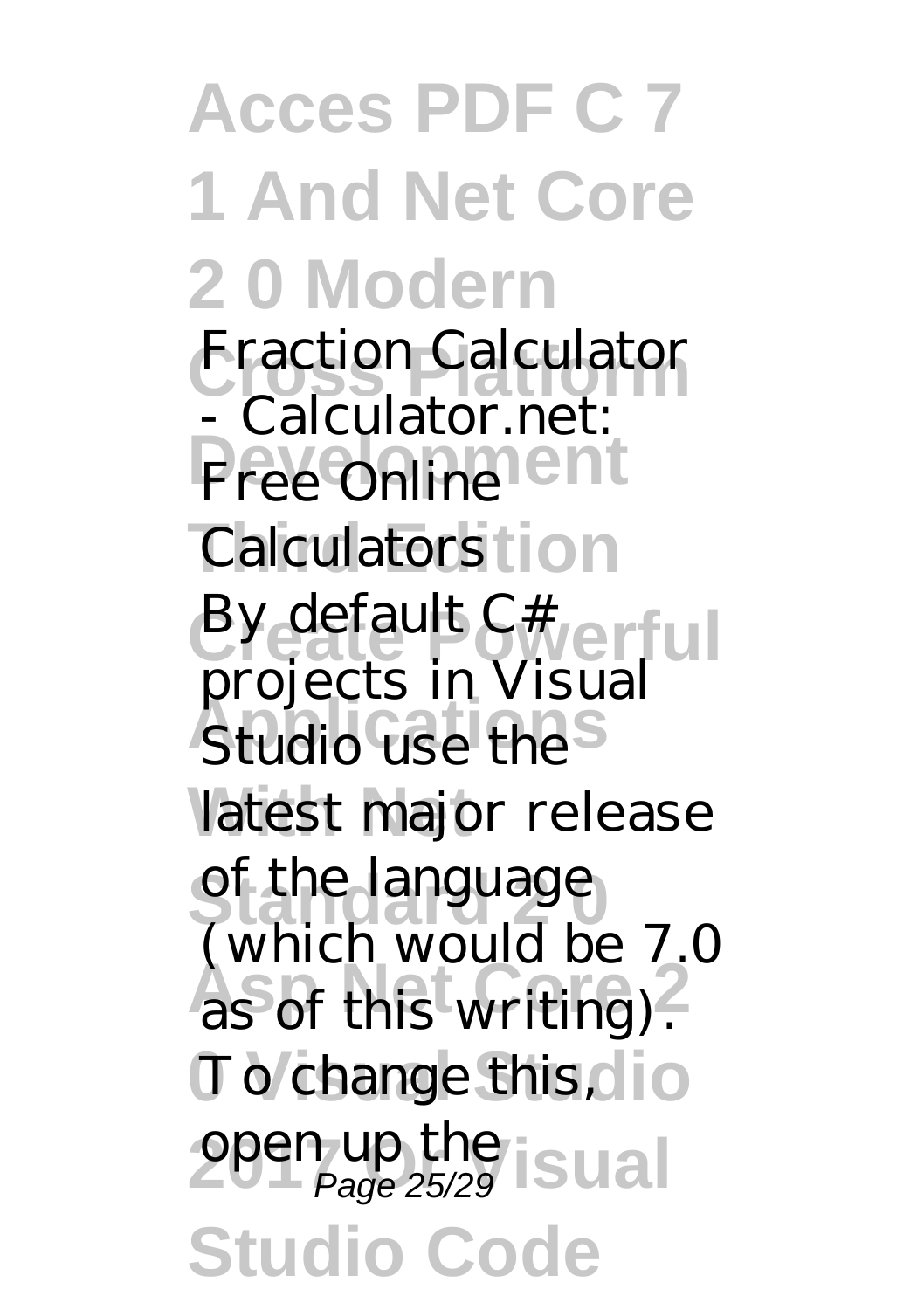**Acces PDF C 7 1 And Net Core** project's properties, select the Build **Development** Advanced..., and under General set Langauge Version **Applications** phuzi's comment mentioning this question, you might the latest Visual<sup>2</sup> Studio in order too see this option.<br>
<sub>Page 2629</sub> **Studio Cod** page, click to "C# 7.2".. Per need to update to Page 26/29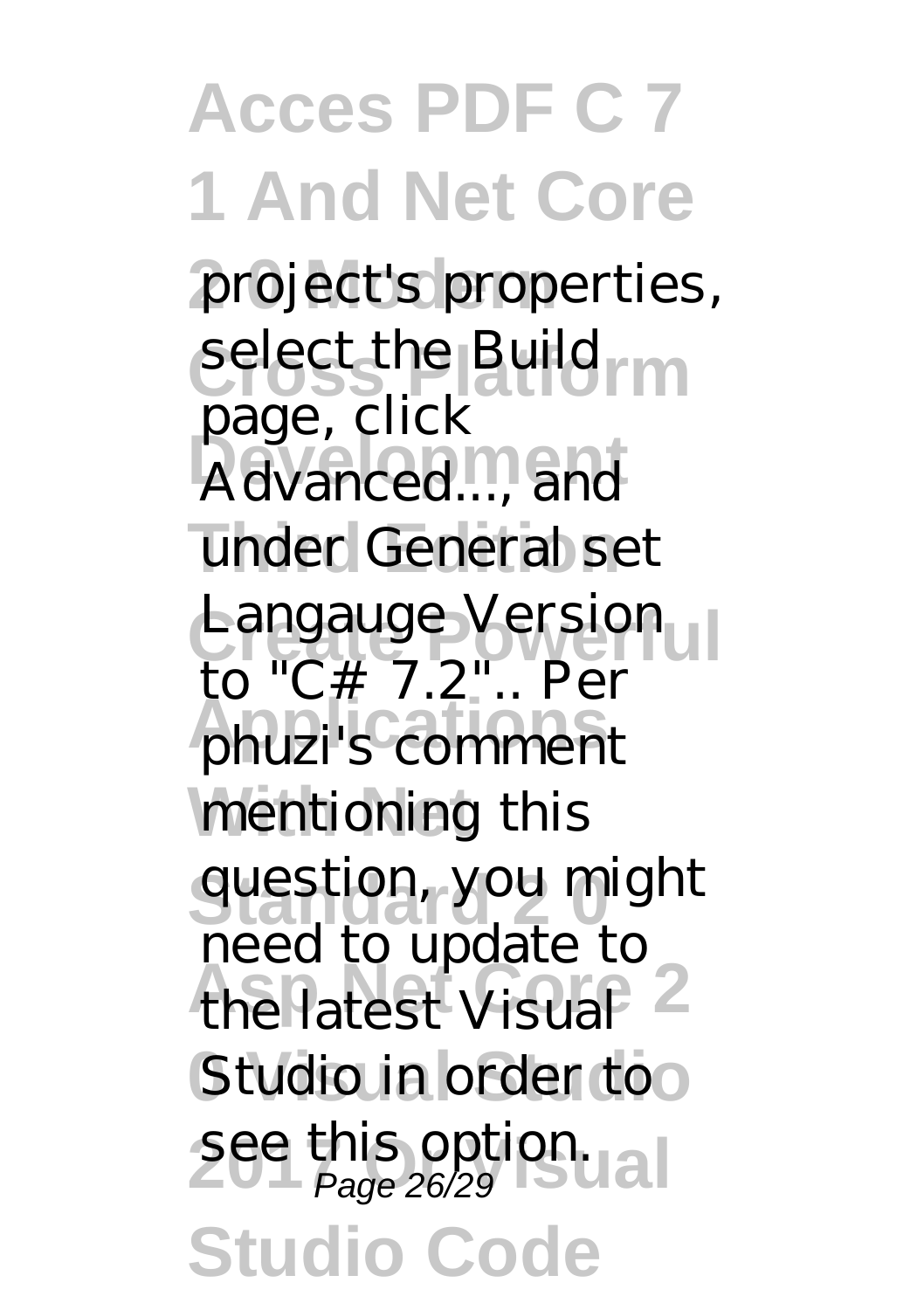## **Acces PDF C 7 1 And Net Core 2 0 Modern**

*In Which .Net* **Development** *C# 7.2 is Available* **Third Edition** *... Framework Version*

We would like to full **Applications** description here but the site won't allow **Standard 20** show you a

*slickdeals.net*<sup>re</sup> 2 Our team's Studio combined C&C<sub>Ual</sub> **Studio Code** Page 27/29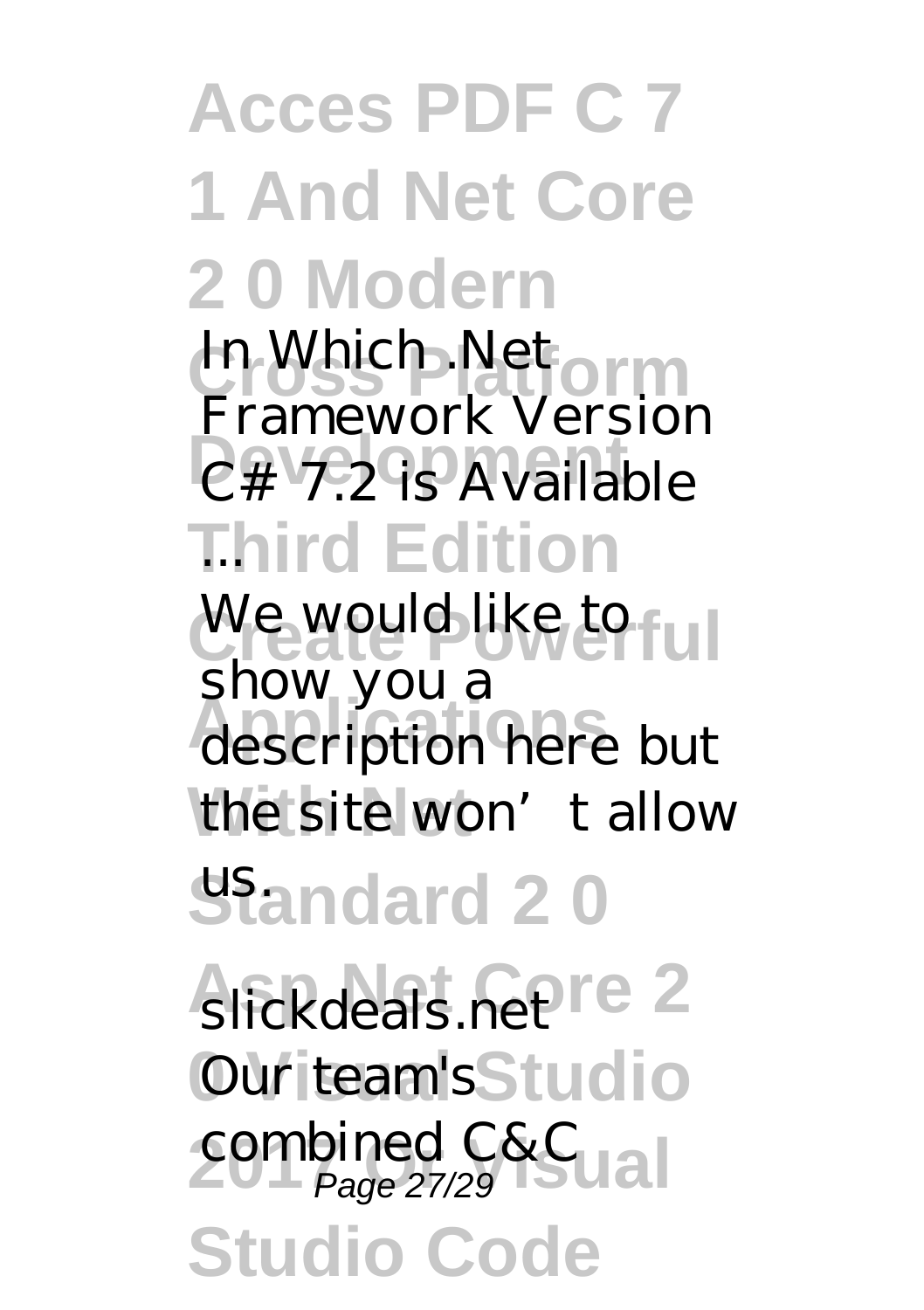**Acces PDF C 7 1 And Net Core** knowledge and commercial tform **Development** you get to play your **Classic C&C** games **Create Powerful** (be it campaign or **Applications** Windows, Mac or Linux. Join 1000's of other players and Command & **OFE** 2 Conquer games lo with CnCNet.<sub>Sual</sub> **Studio Code** expertise means online) on play the Classic Page 28/29